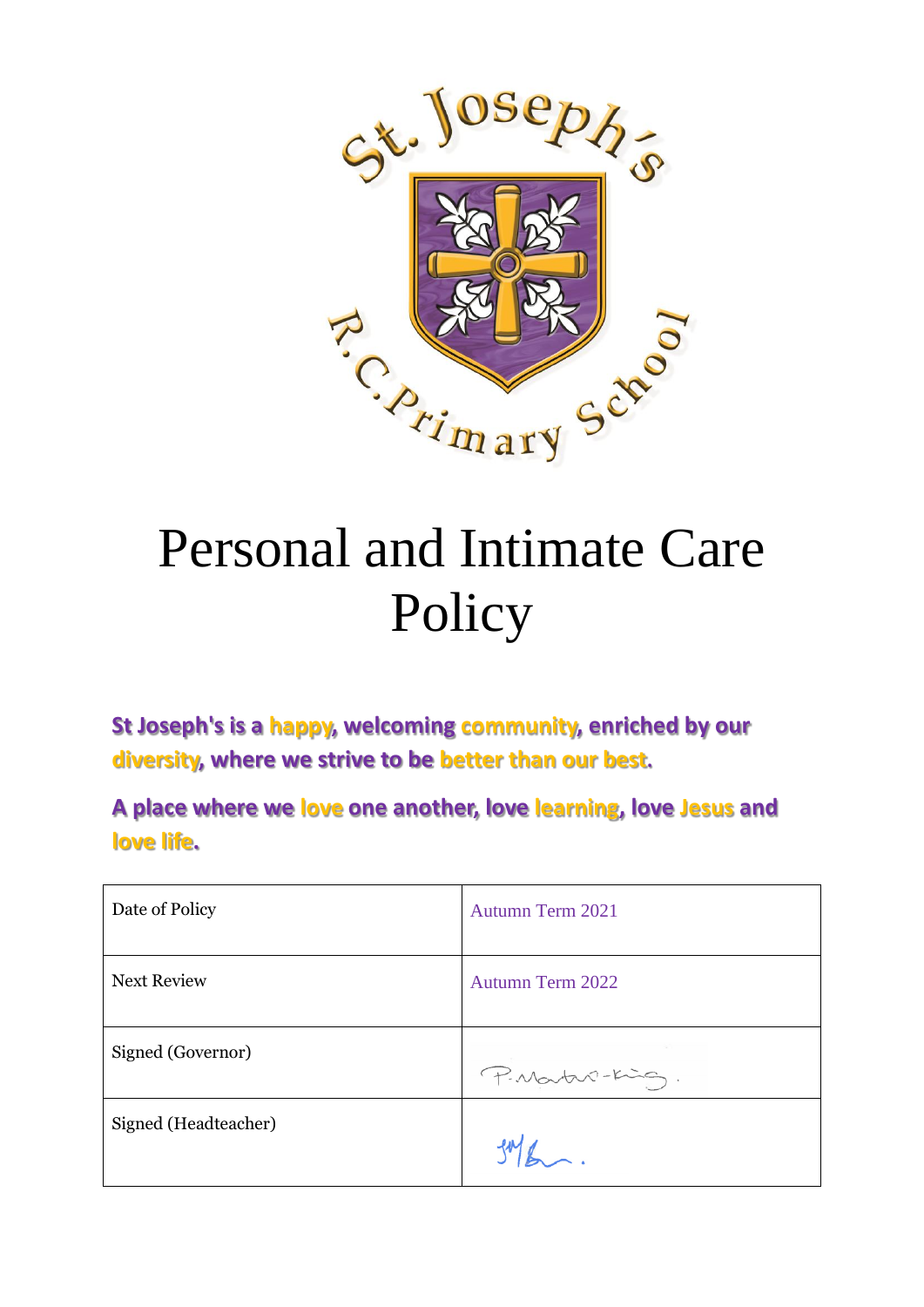This policy and guidelines has been written in response to a need within school and is closely linked and should be read in conjunction with our policies on: Safeguarding/Child Protection Health and Safety Early Years Foundation Stage (EYFS)

#### **Introduction**

At St. Joseph's RC Primary School and Nursery, we are committed to ensuring that all staff responsible for the intimate care of children will undertake their duties in a professional manner at all times. Unless children have special educational needs, we will normally expect that parents/carers prepare their children for school by showing them how to dress and undress independently and manage their own personal hygiene. Every effort should be made to encourage independence before children arrive at school. We do, however, recognise that delayed continence of Foundation Stage children is not necessarily linked with learning difficulties and that children of this age are likely to be at various levels of maturity with their continence, health and/or personal development.

#### **Aims**

- To ensure that children are treated with respect when intimate care is given
- To ensure that the intimate care of children must never cause worry, distress, humiliation or pain and everything will be done to avoid embarrassment
- To consider every child's needs individually, taking full account of their age, special needs disability and gender
- To ensure that the provision of intimate personal care fully meets the needs of the school's child protection policy
- To provide for the needs of children who are incontinent, in line with the Special Educational Needs and Disability Act 2001 as far as is reasonably practicable
- To ensure that parents are involved and where urgent or emergency care is given, parents/carers will be contacted at the earliest opportunity

# **Key Procedures**

- Where the need for personal intimate care is known in advance (particularly with regard to admission of SEN pupils), the members of the staff who provide it will be properly trained to do so and are fully aware of best practice
- In Early Years, we will give particular attention to planning for the development of independence skills, particularly for children who are highly dependent on adult support for personal care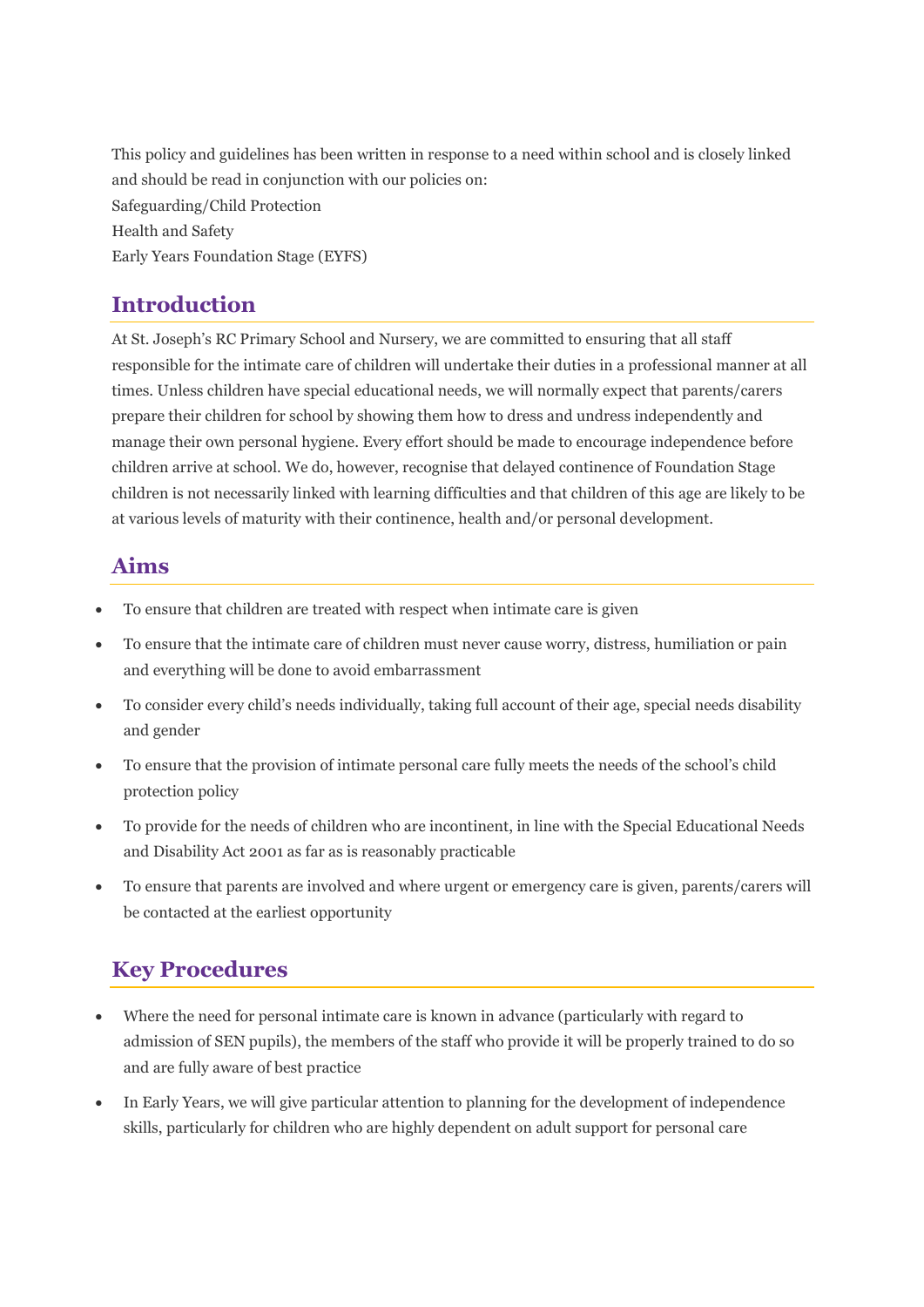- Children will not be excluded from everyday educational activities solely because of a manageable condition
- Staff will encourage each child to do as much as they can for themselves e.g. giving the child responsibility for washing themselves
- Where children have identified special needs that require personal and intimate care, individual intimate care plans will be drawn up for children as appropriate to suit the circumstances of the child. A record will be kept of each occasion the child is changed including time and duration.
- Where a child with special educational needs has on-going intimate care needs, arrangements will be discussed with parents/carers on a regular basis and recorded on the child's care plan
- The needs and wishes of children and parents will be taken into account wherever possible within the constraints of staffing and equal opportunities legislation
- The school's Child Protection procedures will be adhered to at all times

# **Staff Guidelines**

For children requiring support:

- The teaching assistant will inform the teacher discretely that they are going to change a child
- The teaching assistant will explain to the child what they are going to do to help clean them up
- The adult will take the child to the toilet area in the Foundation Stage or if the child is in an older year to the relevant toilet area, ensuring dignity and privacy are respected.
- With older children the disabled toilet facilities offer privacy, however, in an emergency the nearest toilet facilities will be used and a 'Do Not Enter' sign will be placed on the outer door until changing is complete.
- The child will normally be asked to stay standing
- Adults should wear disposable rubber gloves
- Only essential garments should be lowered or removed
- Remove soiled nappy/underwear
- When washing or wiping always do the front to back to prevent infection
- Replace nappy/underwear (child encouraged to help if able to do so)
- Encourage child to wash and dry hands
- Tidy and clean changing area disposing of soiled items
- Soiled nappies should be double bagged and disposed of hygienically in the nappy bins provided
- Children who have soiled clothing will be changed into clean clothing following our intimate care procedures. Soiled clothing will be rinsed, double bagged following public health recommendations.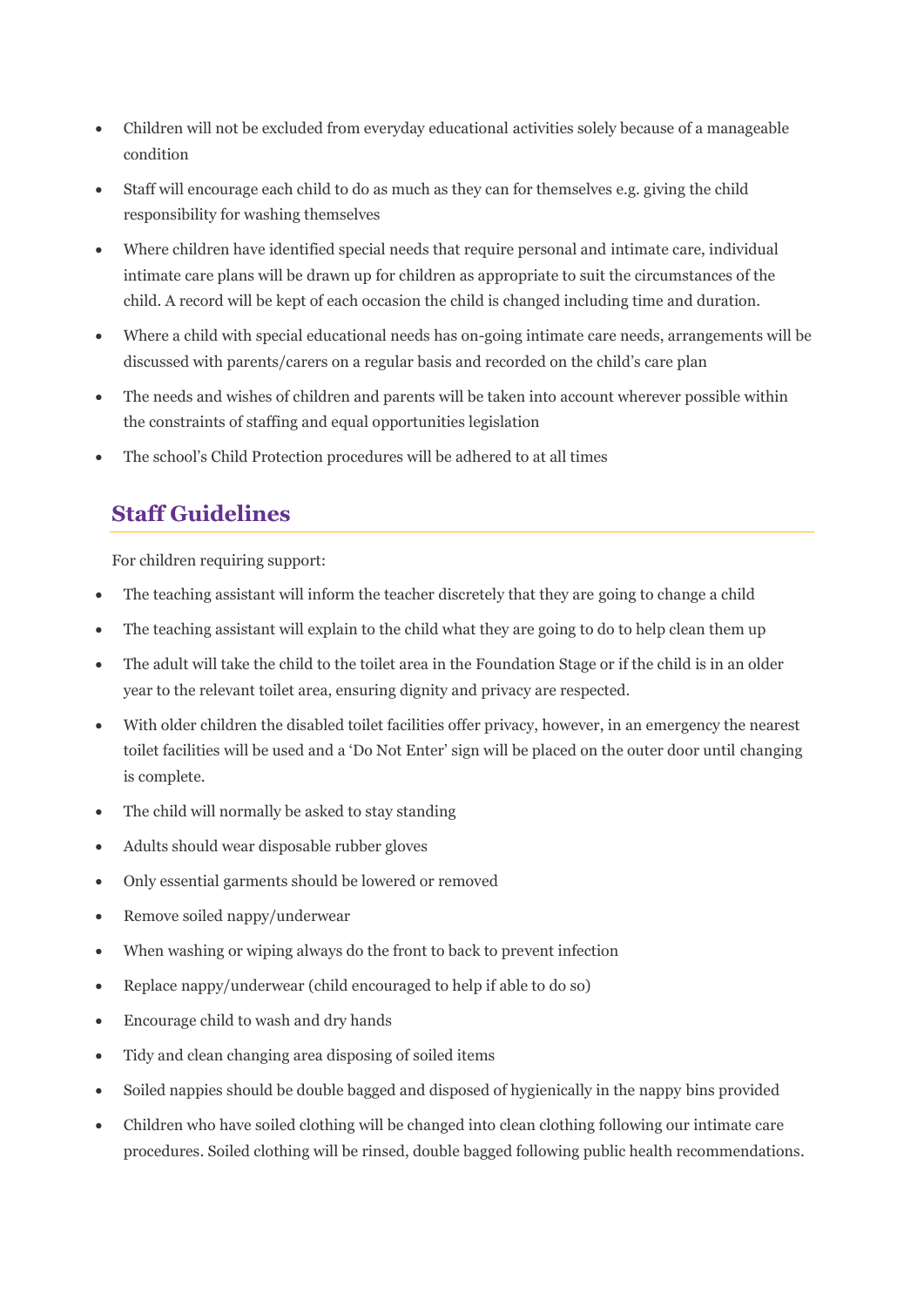Bags will be tied up/closed/sealed and stored out of the reach of children. They will be handed to parents/carers discreetly upon collection of the child

- Wash own hands
- The adult will ensure changing areas are clear and visible to other members of staff. For children who are incontinent, the changing bed in the MI room will be used
- Each child with a care plan has their own bag containing their nappies or 'pull ups', spare clothing and changing wipes. Children in Early Years bring spare clothes in the event of an accident. In an emergency, school will provide appropriate temporary clothing, which parents will be expected to was, iron and return.
- Ordinary pants that have been wet or soiled are rinsed and double bagged for the parent to take home
- Children access the toilet when they have the need to and are encouraged to be independent

# **Health and Safety**

- Staff to wear disposable gloves while dealing with an incident
- Soiled nappies/underwear to be double wrapped and placed in the bins provided
- Changing area to be cleaned after use
- Hot water and liquid soap available
- Hot air dryer or paper towels available for drying hands

Asking parents of a child to come and change a child is likely to be a direct contravention of the Disability Discrimination Act 2005 and leaving a child in a soiled nappy for any length of time pending the return of the parent is a form of abuse and will be a disciplinary matter. St. Joseph's RC primary school has a'duty of care' towards children's personal needs.

## **Facilities**

There are changing and showering facilities located in the MI room, accessible through the nursery. If a child needs assistance to be cleaned in the general toilets a 'Do not enter' sign (visually illustrated) should be placed on the toilet door to ensure privacy and dignity are maintained during time taken to change the child.

# **Child Protection**

There is no legal requirement for two adults to be present and such a requirement might be impractical. The normal process of changing a child who has had an accident should not raise child protection concerns, and there are no regulations that indicate that a second member of staff must be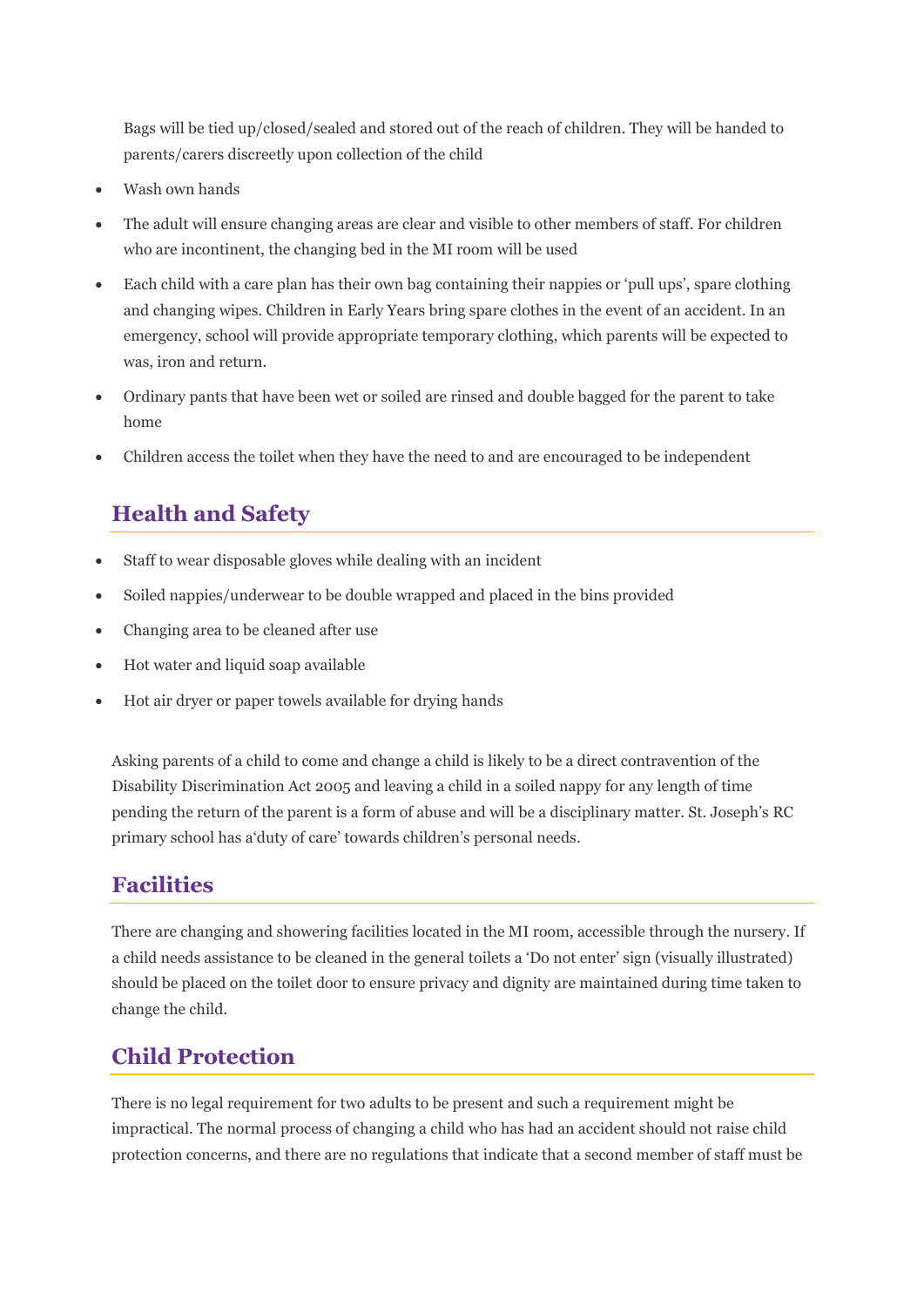available to supervise the changing process to ensure abuse does not take place. However, the adult will ensure changing areas are clear and visible to other members of staff.

If there is a known risk of false allegations by a child then a single practitioner should not undertake changing. Personal and intimate care of children with special needs and /or disabilities will be undertaken with sensitivity, the need to protect staff and in accordance with the needs and wishes of the child and parent/carer wherever practicable.

Here at St. Joseph's RC School and Nursery, there is an open culture of challenge. We have an effective whistle blowing policy in place which staff have signed up to. Staff are confident to raise any issues with senior staff should they have any concern about the behaviour or practice of another member of staff.

**A student on placement, works experience and visitors will not be responsible for the intimate care of any child in our school/nursery.**

#### **Resources**

If several children wearing nappies enter the foundation stage provision there could be resource implications. The Foundation Stage Leader will consult with the school SENCO to ensure additional resources from the school's delegated SEN budget are allocated to the Foundation Stage to ensure that the children's individual needs are met.

#### **What to do if a child becomes distressed during the changing process**

Talk to the child through each step and reassure them that they will feel much better when they are clean. If the distress is such that it is difficult to continue then stop the changing process. If this results in a hygiene issue then parents should be contacted to explain the situation and an agreed course of action established. In any event a record must be made of distress, whether or not the changing was completed and parents informed as soon as possible. If there is any concern re child protection issues these should be dealt with in accordance with school policy.

#### **What to do if any marks or redness are seen**

If marks or redness are seen then this should be reported to the child's parents as soon as possible. If there are any child protection concerns these should be dealt with in accordance with school policy.

## **Partnership Working**

Issues around toileting should be discussed at a meeting with the parents/carers prior to admissions into school/nursery. This meeting will also provide an opportunity to involve other agencies as appropriate, such as a Health Visitor or School Nurse.